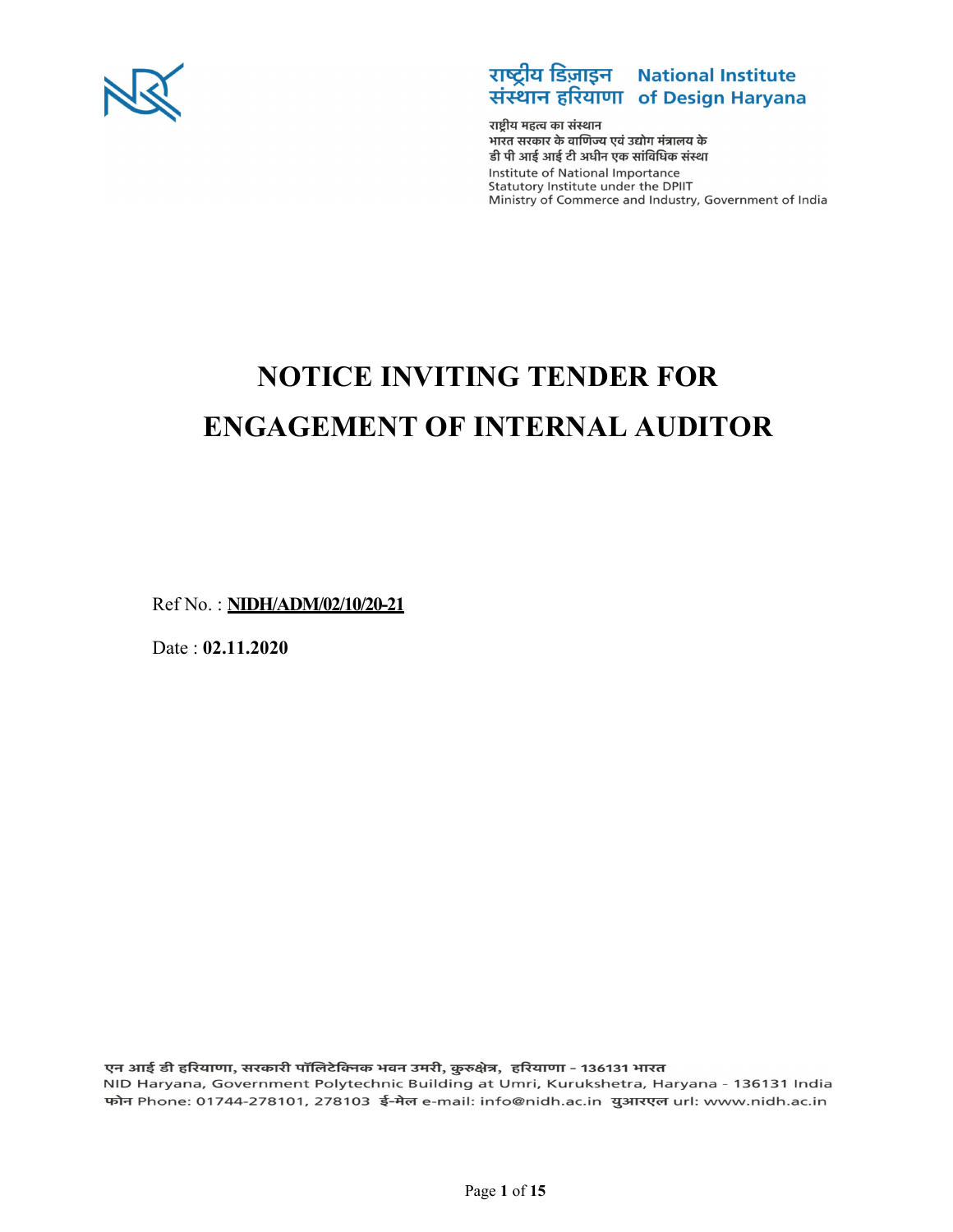Sealed tenders are invited under two bid system (i.e. Technical & Financial) by the National Institute of Design Haryana, Kurukshetra for engagement of Internal Auditor for the Financial Year 2020-21 which may be renewed to further two years on year to year basis subject to satisfactory performance.

The tender document with complete details of tender including experience required, scope of work and terms and conditions can be downloaded from the website www.nidh.ac.in.

The proposals (both technical and financial) by eligible Chartered/Cost Accountant Firms shall reach the Office of the undersigned within due date and time in the prescribed format and manner. Proposals received after due date and time shall be rejected.

One Firm can submit only one Bid. If a Firm submits more than one Bid, all the Bids submitted by that Firm will be rejected. Tender Bids received late shall be summarily rejected.

**TWO BID SYSTEM** shall be followed for this tender. Bidder should take due care to submit tender in accordance with requirement in sealed covers. Bid Evaluation Criteria, shall be the basis for evaluation of tenders. Bids submitted with incomplete information or information not in conformity with the Bid Documents will summarily be rejected. All the terms and conditions stated in the Bid Document are final in nature and request for any subsequent alterations/modifications will not be entertained. While submitting the Bids, the Bidders must exercise utmost care to fill up the bid in all respect as per the specified terms and conditions. Submission of the bids amounts to acceptance of all terms and conditions mentioned therein.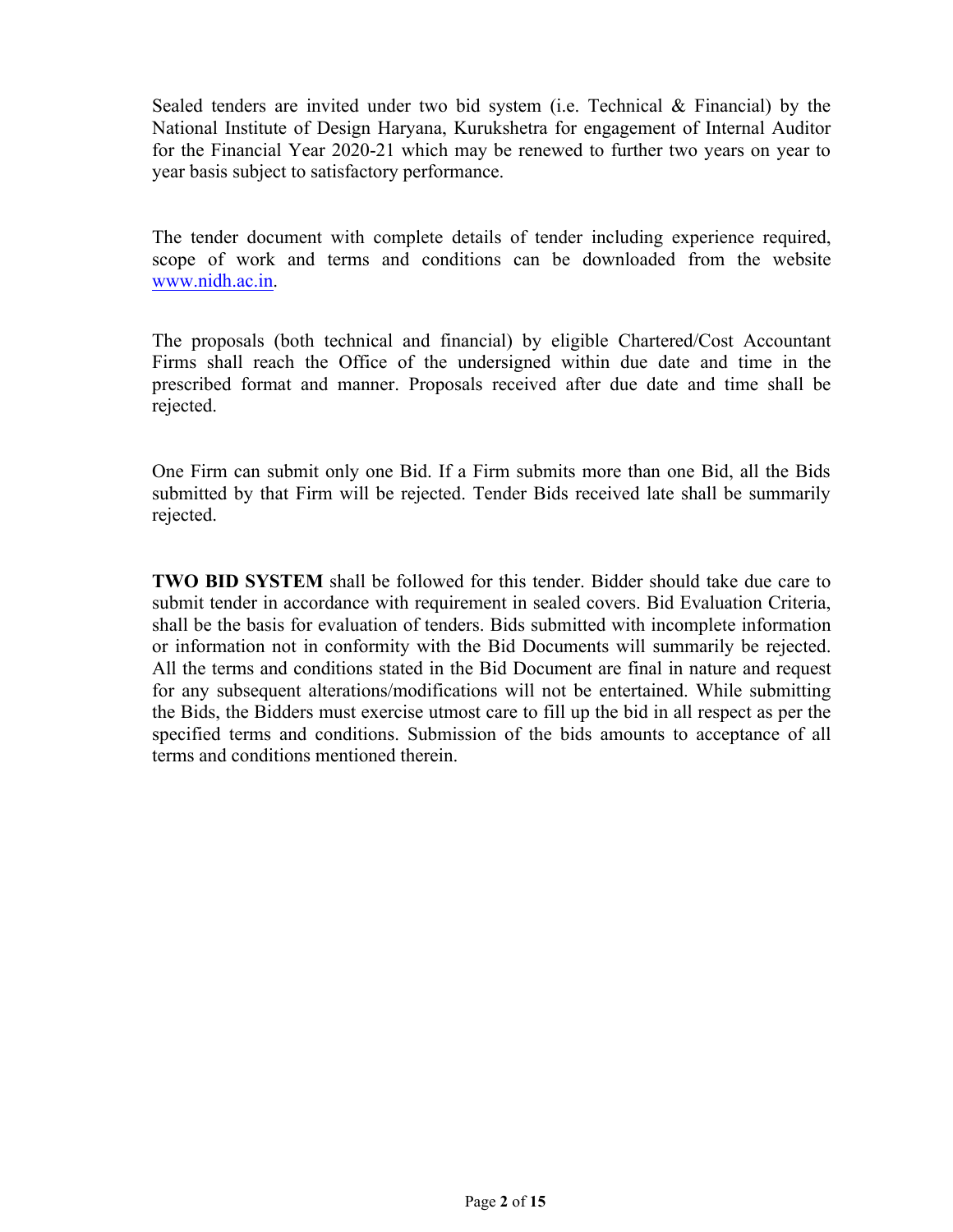#### **Background:**

National Institute of Design Haryana, Kurukshetra (NIDH) is established by Department for Promotion of Industry and Internal Trade (DPIIT), Ministry of Commerce & Industry, Govt. of India in the year 2016. NIDH is an Institute of National Importance declared under National Institute of Design (Amendment) Act, 2019.

The Institute aims at becoming the torchbearer for innovative design directions in the industry, commerce, and development sectors. It is currently being run in its transit campus at Govt. Polytechnic College Building at Umri, Kurukshetra, Haryana-136131.

NID Haryana's multi-disciplinary environment consisting of diverse design domains helps in creating an innovative and holistic ecosystem for design learning and delivering solutions focusing on the emerging needs of people integrated with digital and cuttingedge technologies.

NID Haryana currently offers full-time, four years, Bachelor of Design (B. Des.) with specialization in Industrial Design, Communication Design, Textile & Apparel Design.

National Institute of Design Haryana, Kurukshetra follows Accrual Basis of Accounting as per standard accounting practices applicable. The accounts of the Institute are prepared as per the prescribed Guidelines and Format for Financial Statement applicable to the institution, issued by Ministry of Commerce & Industry, Govt. of India which will be made available to the selected firm.

The Major Activities of the Institute leading to various financial transactions are given below:

| SI.            | <b>Activities/Resources</b>                              | <b>Remarks</b>                                 |
|----------------|----------------------------------------------------------|------------------------------------------------|
| N <sub>0</sub> |                                                          |                                                |
| $\mathbf{A}$   | Degree Program B. Des. of four year                      | <b>Total Student Strength</b><br>is around 210 |
| B              | Staff Strength (Regular, Contractual)                    | 100                                            |
| C              | Total Income as at 31.03.2019                            | Rs. 4.18 Crore                                 |
| D              | Total Expenditure as at 31.03.2019<br>(excluding salary) | Rs. 4.07 Crore                                 |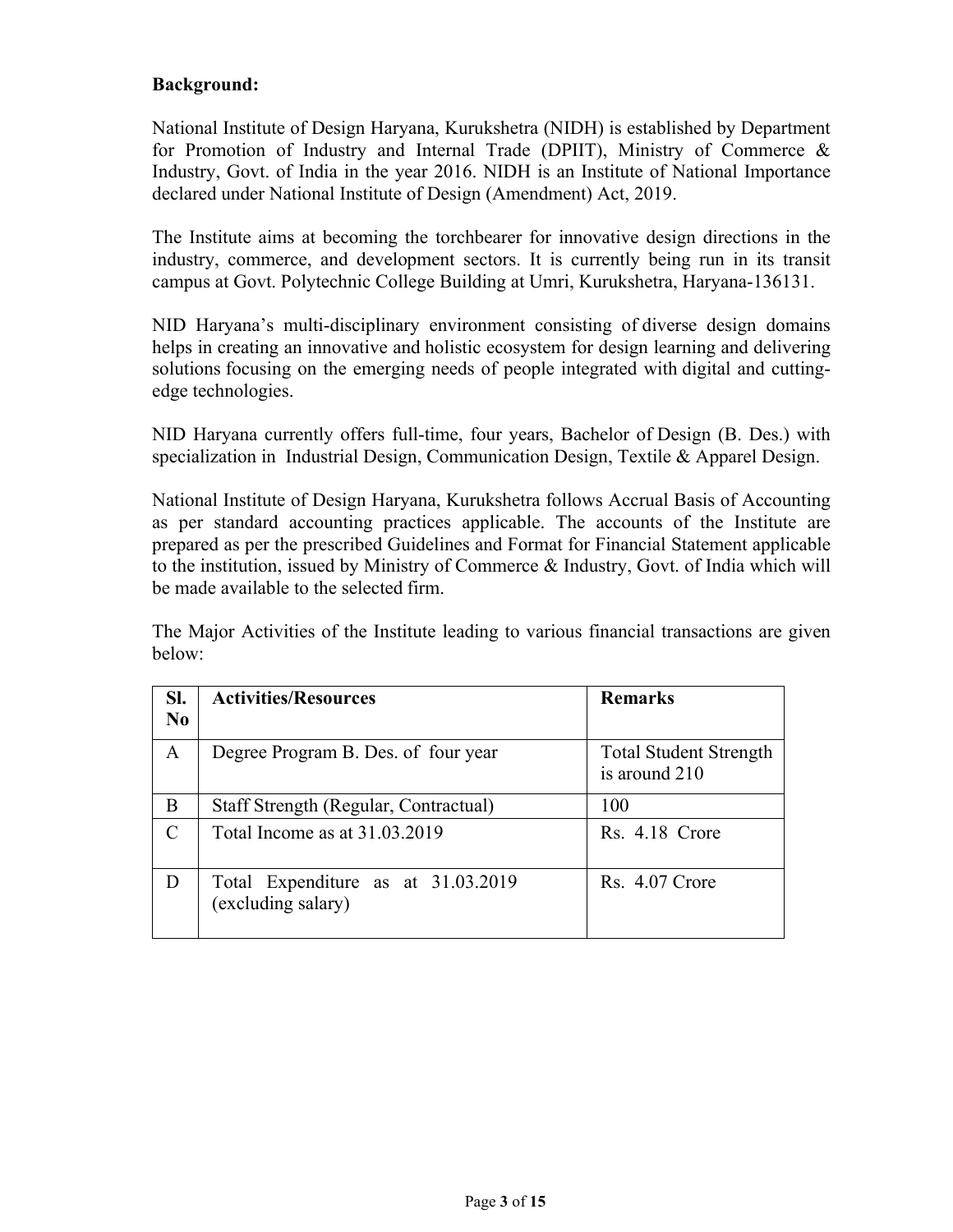The major functions of the institute related to accounts are furnished below:

Central Accounts: Processes all the Bills & Vouchers by booking in proper heads of accounts. Deals with Budget, Quarterly/Half yearly/Annual Accounts, GST, Income Tax, BRS, Fixed Assets, Statutory Matters etc. Payroll Accounting, disbursements to parties, NPS etc., construction Projects, repair, maintenance, capitalization etc.

| SI. | <b>Particulars</b>                                                    | <b>Information</b>                                                                                                                                               |
|-----|-----------------------------------------------------------------------|------------------------------------------------------------------------------------------------------------------------------------------------------------------|
| No. |                                                                       |                                                                                                                                                                  |
| 01  | Start Date or availability of BID document on<br>the official website | 02.11.2020 at 06:00 PM.                                                                                                                                          |
| 02  | Last date and time for receipt of BID at<br><b>NIDH</b>               | 25.11.2020 upto 10:00 AM.                                                                                                                                        |
| 03  | Date and time for opening of Technical Bid                            | 25.11.2020 at 11:00 AM.                                                                                                                                          |
| 04  | Address for submission of BIDs                                        | <b>National Institute of Design</b><br>Haryana, Transit campus at<br><b>Govt. Polytechnic College</b><br>Building at Umri, Kurukshetra,<br><b>Haryana-136131</b> |
| 05  | Contact, Phone No., Email Address                                     | Administrative Officer<br>(Purchase $&$ Store);<br>sanjeev.s $@$ nidh.ac.in                                                                                      |
| 06  | Website                                                               | www.nidh.ac.in                                                                                                                                                   |

#### **Important dates and information of the tender:**

#### **01. Terms of Reference**

**Eligibility Criteria:** The interested Bidders shall have to comply to the following criteria to participate in the tendering process:-

- a) Must be registered with the Institute of Chartered Accountants of India as on as on 1st April 2020. (Self-Attested copy of Registration Certificate issued by Institute to be furnished.)
- b) Must be having a minimum three years of experience as on 31st March, 2020 in conducing Internal Audit of two or more Central or State Autonomous Bodies in last five Financial Years. (Self-Attested copies of Appointment Letters/ Agreements/ Work Orders issued by such Central or State Autonomous Bodies along with extract of Audited Financial Statements in support of income or expenditures to be furnished of such Central or State Autonomous Bodies.)
- c) The Firm should have atleast 7 years experience in conducting Internal Audit or similar work. (Self-Attested copies of Appointment Letters/ Agreements/ Work Orders issued by such Institutes to be furnished)
- d) Must be registered under Goods & Service Tax Act. (Self- Attested GST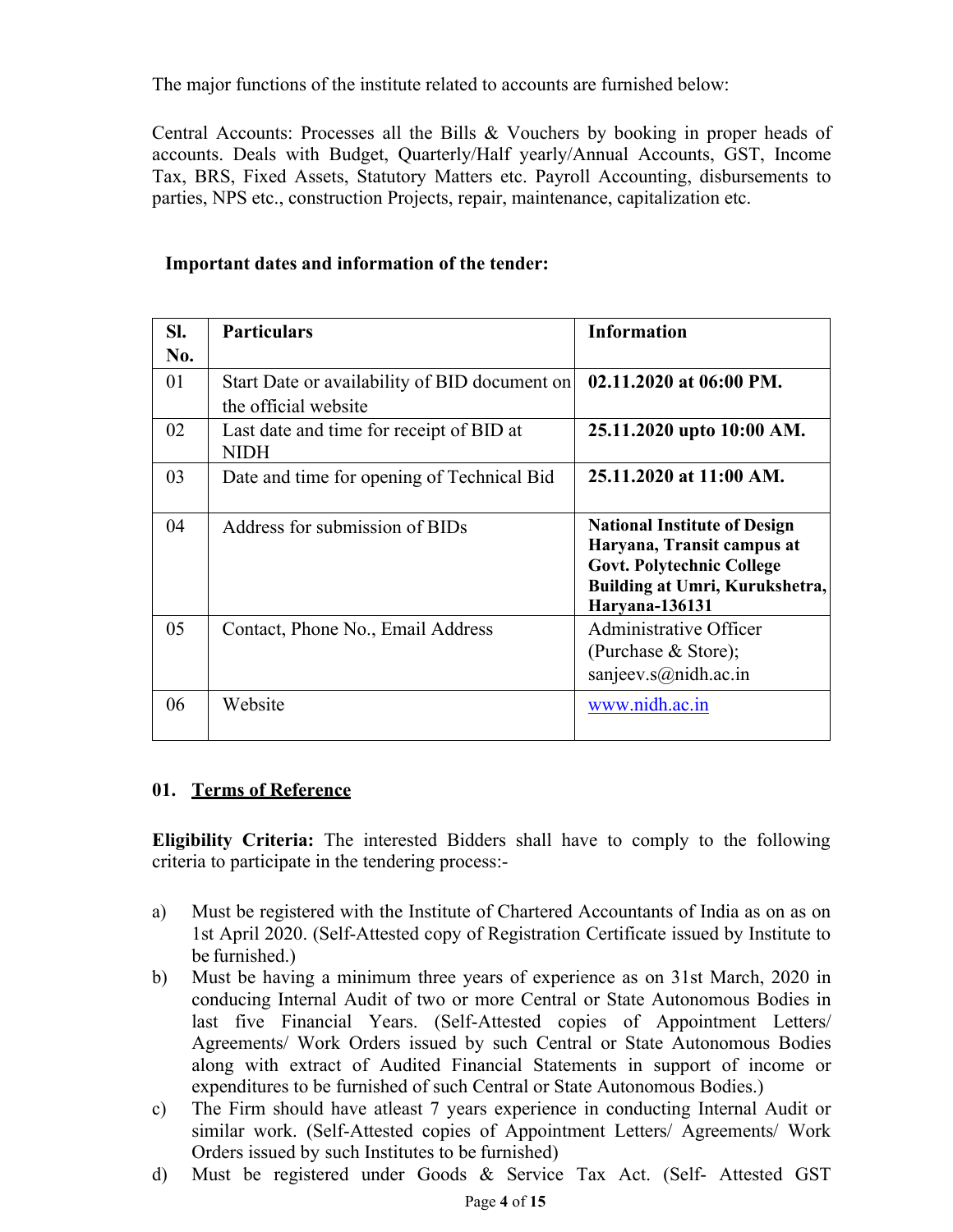Registration Certificate to be furnished.)

- e) Must be having minimum Average Annual Income/ professional receipts of Rs. 25 Lakh during the last 3 Financial Years i.e. from 2017-18 to 2019-20. (Self-Attested copies of Audited Profit & Loss Accounts and Balance Sheets to be attached. Provisional Profit & Loss Accounts and Balance Sheets will not be considered except for the FY 2019-20)
- f) The internal auditor appointed or any person employed by him shall not have any direct or indirect interest, whether pecuniary or otherwise, in any matter concerning or related to the administration or functions of the Institute.
- g) **The successful firm/ bidder (L1) will be required to deposit performance security of 5 % of the contract value of tender awarded** before start executing the work.

#### **Scope of Work:**

#### **The Firm shall be responsible for the following works –**

#### **Review of Internal Control and Risk Management System:**

- i. Independently review and appraise the systems of control throughout the year (not just the financial controls);
- ii. Recommend improvements to internal controls;
- iii. Ascertain the extent of compliance with procedures, policies, regulations, statutory obligations and other legislations;
- iv. Ascertain Compliance to NID Act 2014, instruction of Central government including C&AG, Standard Accounting Practices and Guidelines given by the Governing council of the institute.
- v. Provide reassurance to management that their policies are being carried out with adequate control of the associated risks;
- vi. Facilitate good practice in managing risks effectively;
- vii. Ensure that assets and interests are safeguarded from fraud, deter fraudsters and possibly identify fraud.
- viii. Department wise system/process audit and recommendation for best practice to improve the system.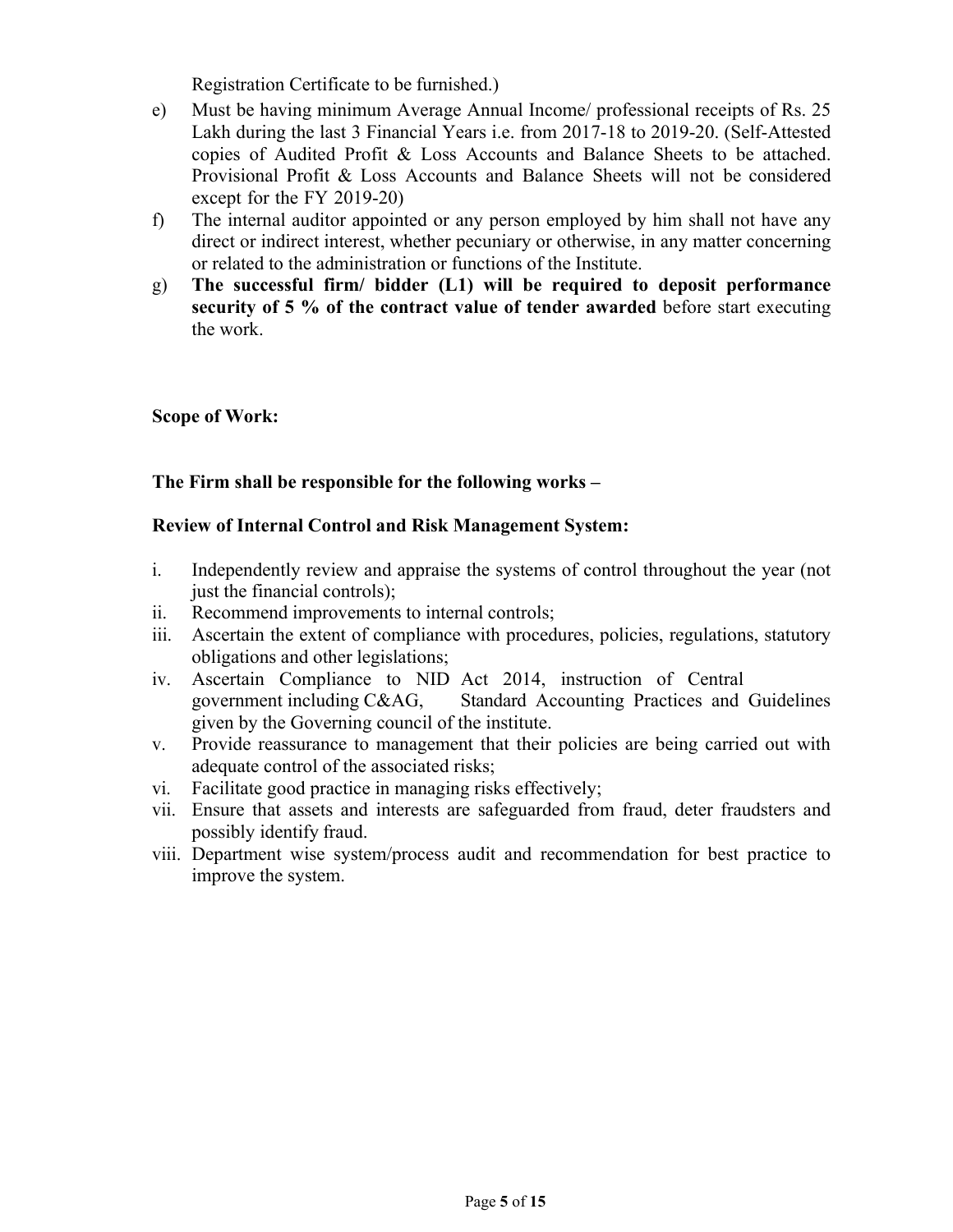|  | <b>Detailed Scope of Work (not exhaustive) :</b> |  |  |  |
|--|--------------------------------------------------|--|--|--|
|--|--------------------------------------------------|--|--|--|

| Sl. No. | Area          | <b>Detailed Scope of Audit</b>                                                 |  |  |
|---------|---------------|--------------------------------------------------------------------------------|--|--|
| 01      | Revenue       | i.<br>Reconciliation of Fees from students / participants                      |  |  |
|         |               | Income from Consultancy/ Programmes/ courses<br>$\overline{\mathbf{11}}$ .     |  |  |
|         |               | Interest on Investments, Bank Interest<br>111.                                 |  |  |
|         |               | Grants for research projects<br>iv.                                            |  |  |
|         |               | Any other Income<br>V.                                                         |  |  |
|         |               | Treatment in accounts for all Income and recommendations<br>vi.                |  |  |
| 02      | Expenditures  | $\mathbf{i}$ .<br>Procedures followed                                          |  |  |
|         |               | <b>Treatment in Accounts</b><br>11.                                            |  |  |
|         |               | 100% vouching of the transactions<br>iii.                                      |  |  |
|         |               | Reporting for any Rectification or improvement<br>1V.                          |  |  |
|         |               | Goods and Services have been procured in compliance with<br>V.                 |  |  |
|         |               | law.                                                                           |  |  |
|         |               | Transactions are duly supported by proper supporting<br>V1.<br>documents.      |  |  |
|         |               | Propriety of the transactions.<br>V11.                                         |  |  |
|         |               | Checking the maintenance of books of accounts and records.<br>viii.            |  |  |
|         |               | Checking the bank reconciliation statements.<br>ix.                            |  |  |
|         |               | Checking the component wise, category wise and account<br>X.                   |  |  |
|         |               | head wise expenditures.                                                        |  |  |
|         |               | Checking of investments, short term deposits made from<br>X1.<br>time to time. |  |  |
|         |               | Verification of fixed deposits records and checking of<br>xii.                 |  |  |
|         |               | interest received.                                                             |  |  |
| 03      | Procurement   | i.<br>Tendering Processes & selection of the vendor/contractor                 |  |  |
|         | of Goods &    | Accounting Treatments for Fixed Assets and Inventory<br>11.                    |  |  |
|         | Services      | Store & Purchase Processes                                                     |  |  |
| 04      | Physical      | Inventory verification on yearly basis<br>$\overline{1}$ .                     |  |  |
|         | Verifications | Fixed Assets verification eon yearly basis except library<br>11.               |  |  |
|         | of Inventory  | books/journals                                                                 |  |  |
|         | & Fixed       | Verification of Library Books on yearly basis.<br>111.                         |  |  |
|         | Assets        |                                                                                |  |  |
| 05      | Investments   | i.<br>Procedures followed for Investments                                      |  |  |
|         |               | of<br>Treatment<br>Income<br>arising out<br>of<br>11.                          |  |  |
|         |               | Investments                                                                    |  |  |
|         |               | Recommendations<br>111.                                                        |  |  |
| 06      | Statutory     | i.<br>Compliances to Income Tax Act                                            |  |  |
|         | Compliances   | Compliance to GST and other Indirect Taxes<br>11.                              |  |  |
|         |               | Compliance to Labor Laws<br>iii.                                               |  |  |
|         |               | Compliance to FEMA laws<br>iv.                                                 |  |  |
|         |               | Any other statutes To check all statutory records registers<br>V.              |  |  |
|         |               | including Minute Books and to see that accounting effects of                   |  |  |
|         |               | all the decisions taken at the Meetings of Governing                           |  |  |
|         |               | Council/ relevant committees are given in Books of                             |  |  |
|         |               | Account.                                                                       |  |  |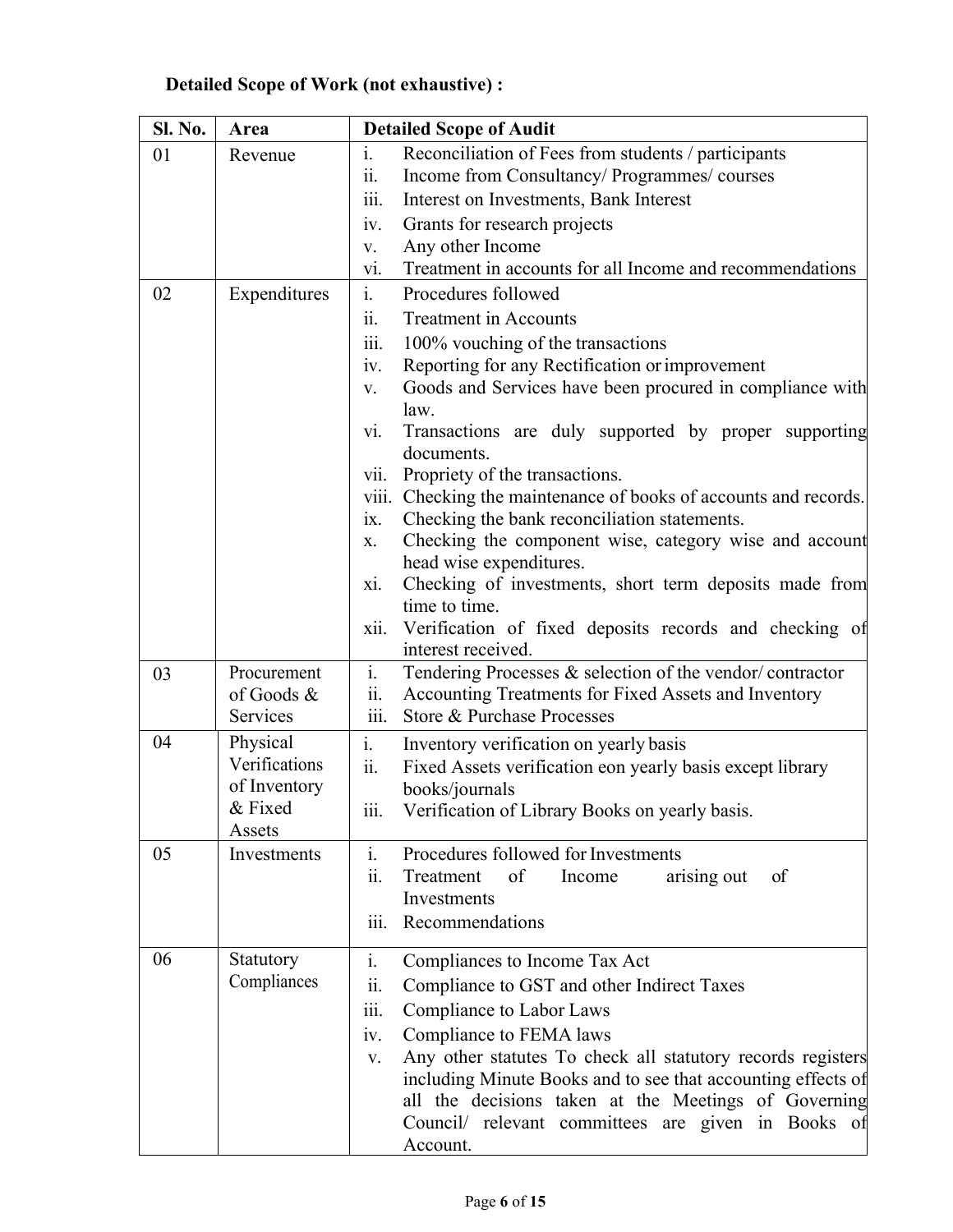| 07 | Finance $\&$ | i.                        | Review of Account Payable and Receivable                                                                                        |
|----|--------------|---------------------------|---------------------------------------------------------------------------------------------------------------------------------|
|    | Accounts     | ii.                       | Verification and checking of financial transactions from                                                                        |
|    |              |                           | bank book and other ancillary record maintained by the                                                                          |
|    |              |                           | Institute.                                                                                                                      |
|    |              | $\dddot{111}$ .           | Review the record/system of bill payment to various                                                                             |
|    |              |                           | contractors and also to review the compliance on them with                                                                      |
|    |              |                           | term of contract.                                                                                                               |
|    |              | 1V.                       | Bank Management including investment details                                                                                    |
|    |              | V.                        | Checking of Bank Reconciliation Statement on monthly                                                                            |
|    |              |                           | basis.                                                                                                                          |
|    |              | V1.                       | Review the expenses incurred with the approved Budget                                                                           |
|    |              |                           | vii. Vouching/Ledger Scrutiny                                                                                                   |
|    |              |                           | viii. Review the last statutory/Internal audit comments and                                                                     |
|    |              |                           | compliances and action taken report                                                                                             |
|    |              | $\mathbf{1} \mathbf{X}$ . | Certification of Quarterly, Half Yearly and Annual                                                                              |
|    |              |                           | Accounts of the Institute or as per extant Guidelines and                                                                       |
|    |              |                           | after due checking & verification of schedules and annexure                                                                     |
|    |              |                           | thereto.                                                                                                                        |
|    |              | X.<br>xi.                 | Review of expenses on Sponsored Projects and Its Accounts<br>Review of Subsidiary Accounts at a quarterly Intervals             |
|    |              |                           | Verification of Bank Book Journal, Vouching of Imprest                                                                          |
|    |              |                           | Cash.                                                                                                                           |
|    |              | xii.                      | Scrutiny of General Ledger, Staff Advance registers,                                                                            |
|    |              |                           | Commenting on loan outstanding entries, etc.                                                                                    |
|    |              |                           | xiii. Verification of cash, cheques on hand etc. as on 31st of                                                                  |
|    |              |                           | march every year.                                                                                                               |
|    |              |                           | xiv. Verification of all computer vouchers and sheets ensure                                                                    |
|    |              |                           | correct coding and accounting head.                                                                                             |
|    |              | XV.                       | Scrutiny of general ledger and verification of Income and                                                                       |
|    |              |                           | Expenditure Statements and Balance Sheet and other                                                                              |
|    |              |                           | schedules.                                                                                                                      |
|    |              |                           | xvi. Verification of salary/ Consultancy payments, P.F., I.T.,                                                                  |
|    |              |                           | TDS, etc and verification of submission of various return to                                                                    |
|    |              |                           | the competent authority in time.                                                                                                |
|    |              |                           | xvii. Verification of all financial information completely,                                                                     |
|    |              |                           | promptly and after the necessary authorisation was recorded.<br>xviii. To review and help the management in implementing proper |
|    |              |                           | accounting procedures,<br>internal check<br>control<br>and                                                                      |
|    |              |                           | computerized systems.                                                                                                           |
|    |              |                           | xix. Review of Accounts.                                                                                                        |
|    |              | XX.                       | Check all recorded entries comply with accounting standard                                                                      |
|    |              |                           | xxi. The areas covered by comprehensive audit may cover                                                                         |
|    |              |                           | comparison of the results shown in the current period                                                                           |
|    |              |                           | financial statements with prior periods and if available, with                                                                  |
|    |              |                           | the budgets and forecasts, investment decisions, delegation                                                                     |
|    |              |                           | of financial powers and management of information system,                                                                       |
|    |              |                           | organisational effectiveness, management of equipment,                                                                          |
|    |              |                           | plant and machinery etc.                                                                                                        |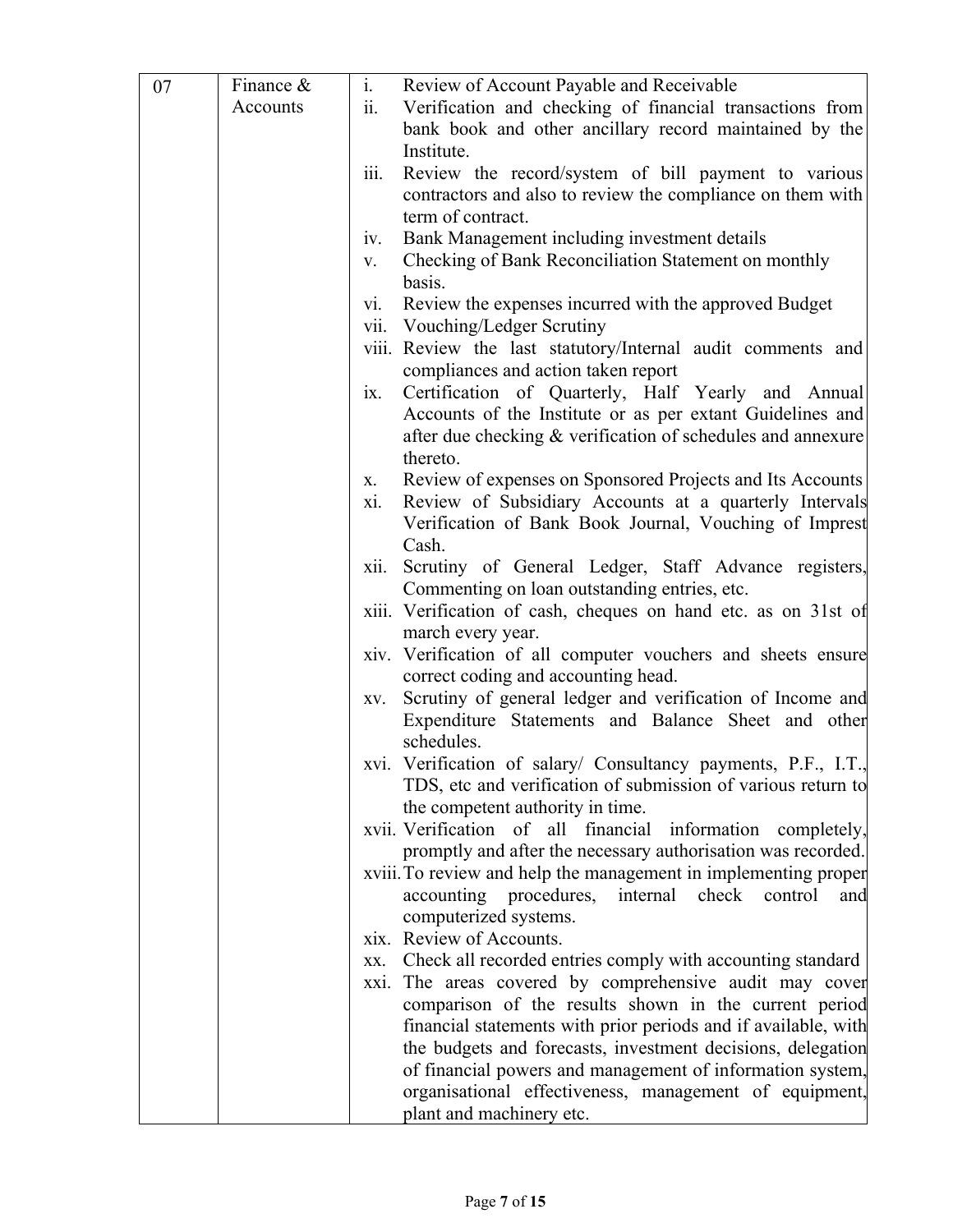| 08 | Payroll,<br>Retirement<br>Benefits &<br>Pension | $\mathbf{i}$ .<br>Rules and Guidelines applicable<br>ii.<br>Review audit of Employee related claims like TA/DA,<br>Medical Reimbursements, LTC, Children Education, etc.<br>$\overline{\text{iii}}$ .<br>Review/ audit for Payment of Salary, superannuation<br>benefits, Pensions etc.<br>Treatment in accounts<br>iv.                                                                                                                                                                                                                                                                                                                                                                                                                                                                                                                                                                                                                                                                                                                                                                                                                                                                                                                   |
|----|-------------------------------------------------|-------------------------------------------------------------------------------------------------------------------------------------------------------------------------------------------------------------------------------------------------------------------------------------------------------------------------------------------------------------------------------------------------------------------------------------------------------------------------------------------------------------------------------------------------------------------------------------------------------------------------------------------------------------------------------------------------------------------------------------------------------------------------------------------------------------------------------------------------------------------------------------------------------------------------------------------------------------------------------------------------------------------------------------------------------------------------------------------------------------------------------------------------------------------------------------------------------------------------------------------|
| 09 | Engineering<br>Division                         | i.<br>Review of all receipts and payments<br>$\dddot{\mathbf{i}}$ .<br>Treatment in accounts<br>Completion of Capital WIP and conversion to Assets<br>111.<br>Any other work related to engineering division<br>iv.                                                                                                                                                                                                                                                                                                                                                                                                                                                                                                                                                                                                                                                                                                                                                                                                                                                                                                                                                                                                                       |
| 10 | Pre Audits                                      | Pre-audit of certain specified transactions on case to case basis<br>restricted to compliance vis-à-vis processes and procedures.<br>The following areas to be covered under pre- audit:<br>i.<br>Pre-audit of payments to the employees leaving NIDH<br>either on retirement (like Gratuity, Leave<br>Salary,<br>Commutation of Pension, etc.<br>Any other cases of financial transactions irrespective of<br>11.<br>value which the management thinks appropriate may ask for<br>pre-audit.<br>Internal Auditor is required to submit the observation on<br>111.<br>pre-audit as soon as possible and not exceeding 5 working<br>days                                                                                                                                                                                                                                                                                                                                                                                                                                                                                                                                                                                                   |
| 11 | Others                                          | $\overline{\mathbf{i}}$ .<br>As and when required comments/ observation of the<br>Internal Audit will be taken on financial transaction of<br>special value or special nature<br>ii.<br>As and when required comments/ observation of the<br>Internal Audit will be taken on statutory requirement for<br>financial transactions.<br>iii.<br>Report on risk management issue and internal control<br>deficiencies identified and provide recommendation for<br>improving Institute's operation.<br>Suggestion for improvement of the existing System of<br>iv.<br>Accounting, internal control from time to time<br>Periodically reconciling Physical Assets with Books of<br>V.<br>Accounts so as to submit Annual Physical Verification<br>Report.<br>Issue certificate in form no 15 CA/CB relating to remittance<br>V1.<br>in foreign currency as per Income Tax Act, 1961. The<br>certificate must be issued within two days of receipt of<br>documents.<br>Issue of Utilization Certificates for Grant Based projects as<br>V11.<br>and when required<br>viii. Any Other Internal Audit related matters<br>To give executive summary incorporating all points/ matters,<br>$\overline{1}X$ .<br>which are of very important nature. |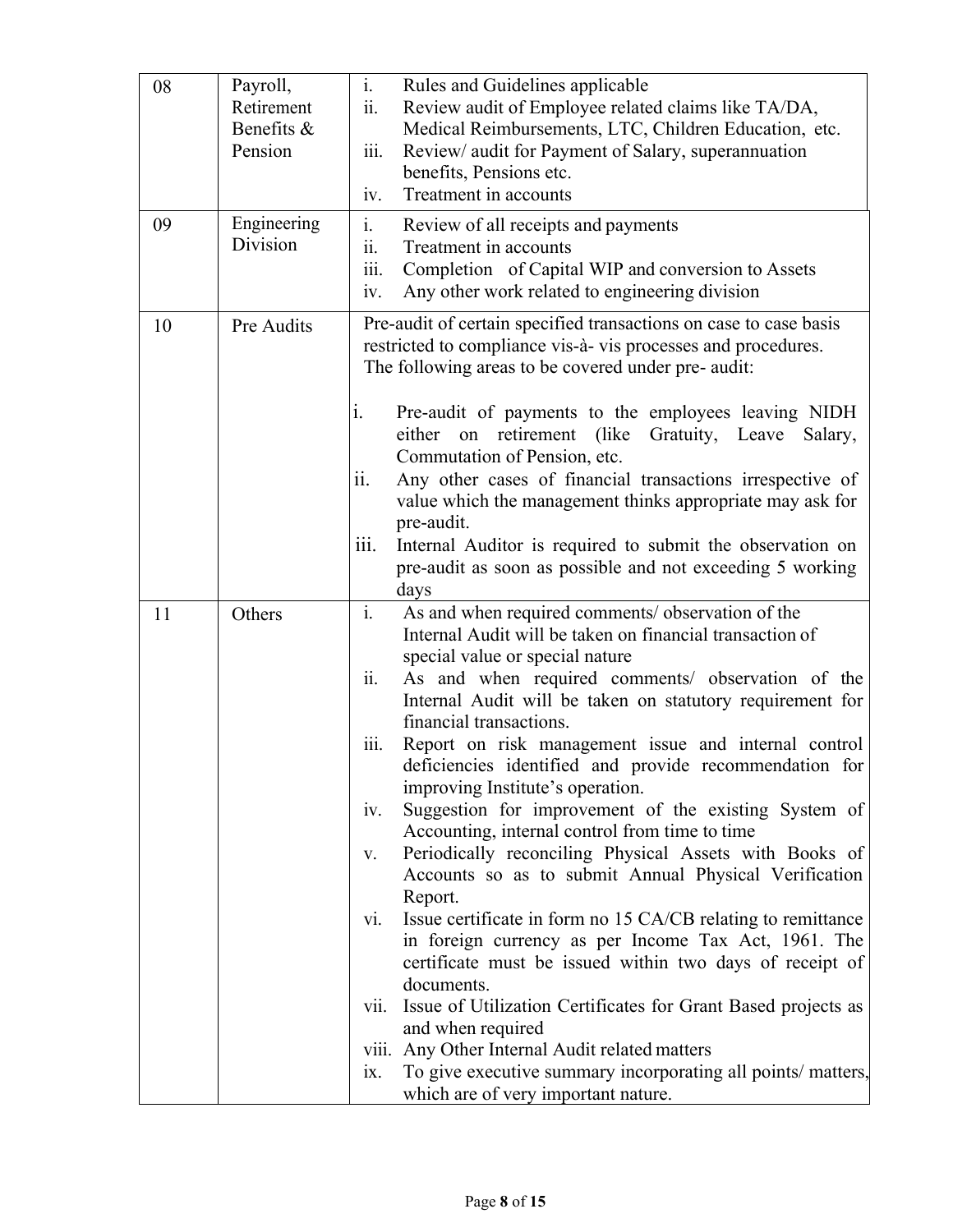# **3. AUDIT REPORT**

Submission of:

- i. Quarterly Internal Audit Report
- ii. Audit/Review Report on Quarterly Accounts
- iii. Audit/Review Report on Half Yearly Accounts
- iv. Audit/Review Report on Yearly Accounts

## **4. Process of Audit:**

- i. Auditor's field personnel will segregate the audit observations and discuss the same with the concerned department/section head for having an in depth understanding of the issue and prepare the draft audit report accordingly.
- ii. The draft audit report will be discussed by senior level personnel of the audit Firm with the department heads of the Institute. If the auditor is satisfied the para will be dropped or otherwise the para could be considered and incorporated in the Audit Report.
- iii. All the document receipt during the course of audit should be return after completion of the audit and it shall be your responsibility to ensure that all documents and information received from the institute will be used exclusively for the internal audit purposes and should be kept confidential and not to be disclosed to third party at any point of time.
- iv. In case any serious financial irregularity and Points relating to grave deficiencies, if found the same may be communicated to the authority of the institute immediately without waiting for the time of submission of the report.
- v. As per requirements of the Institute, the auditors will also be asked to give presentation on finding in the Audit Reports to the authority of the Institute.

### **5. Responsibilities of the Internal Auditor Firm:**

Following are the responsibilities of the Internal Auditor Firm–

- a) Engage for approx. 7 to 10 working days in a Quarter:
	- i. One qualified professional (CA with at least 3 years post qualification experience)
	- ii. One Semi qualified (Inter CA with three years' experience)
	- iii.One experienced Audit Assistant
- b) Personnel deployed should ensure proper conduct of the deployed personnel in the office premises and should carry Laptops.
- c) The personnel deployed should be polite, cordial and efficient and their actions should promote goodwill and uphold the image of NIDH. The Firm shall be responsible for any act of indiscipline on the part of the persons deployed.
- d) Shall submit their observations on quarterly basis to NIDH and ensure necessary compliance along with rectification/ correction, if any, by NIDH within 15 days of receipt of audit observations.

# **6. Timeline:**

The auditor should submit internal audit reports within one month after the quarter for which the audit is conducted.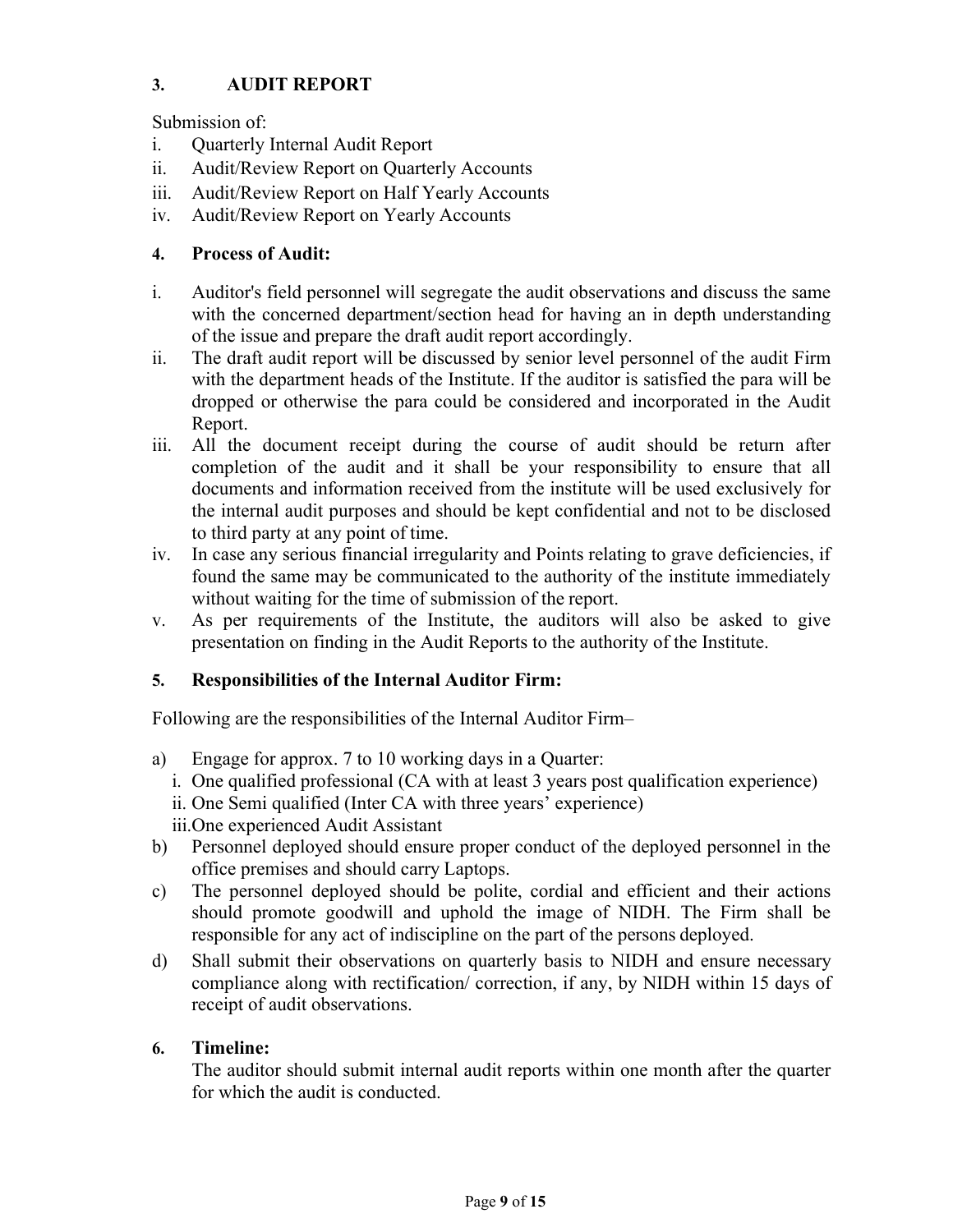#### **7. Payment & Price Validity :**

- i. The Firm shall be paid on quarterly basis an amount equal to 1/4th of annual audit fees quoted by the Firm, as agreed by NIDH on submission of quarterly audit reports and attendance sheets as per point no. 5(a).
- ii. The price as quoted by the Firm (as per Annexure 2) shall remain unchanged during the contract period. The fees should be quoted inclusive of TA/DA/Boarding/Lodging etc
- iii. Goods & Service Tax, if any, shall be paid at the applicable rate.

#### **8. Period of Engagement**

- a) The engagement shall be for a period of one year.
- b) The contract may be renewed for another two years on yearly basis on the same terms and conditions subject to satisfactory performance of the firm and with the mutual consent of both the parties.
- c) The agency shall start providing services (actual engagement of personnel) within 10 days of issue of Letter of Award/ Intimation.

#### **9. Termination/ Suspension of Agreement**

The contract can be terminated at any time prior to its completion by either Party with 60 days of notice period.

#### **10. Instructions to Bidders**

#### **Submission of the Proposal**

- a) The proposal shall be submitted in a sealed envelope with clear inscription as "PROPOSAL FOR ENGAGEMENT OF INTERNAL AUDITOR OF NATIONAL INSTITUTE OF DESIGN HARYANA (NIDH), BID REFERENCE NO.……………" on top of it before due date and time.
- b) The Proposal shall be in two parts i.e. Cover-A and Cover-B. "Cover-A" shall contain the Technical Proposal and "Cover-B" shall contain the Financial Proposal.
- c) Technical and Financial Proposal shall be submitted separately in sealed covers with clear inscription as "TECHNICAL/FINANCIAL PROPOSAL; BID REFERENCE NO. ………………………………" on top of respective covers and both the sealed envelopes shall be sealed in a third envelop with required inscription on it as mentioned in Clause (a) above.
- d) Any material omission in the proposal shall make the proposal unacceptable at the discretion of the management and the bid will be liable to be rejected.
- e) The Proposal shall remain valid till 120 days of the date of submission of the proposal or award of the assignment whichever is earlier.

#### **Contents of the Proposal**

- **a) The technical proposal in addition to proof of eligibility shall contain:** 
	- i) All the information, documents and clarifications as required under **Annexure 1**.
- ii) Copy of the BID Document signed on every page by the duly authorized Signatory. **b)** The Financial Proposal shall be submitted in the format given in **Annexure- 2**.
	- Page **10** of **15**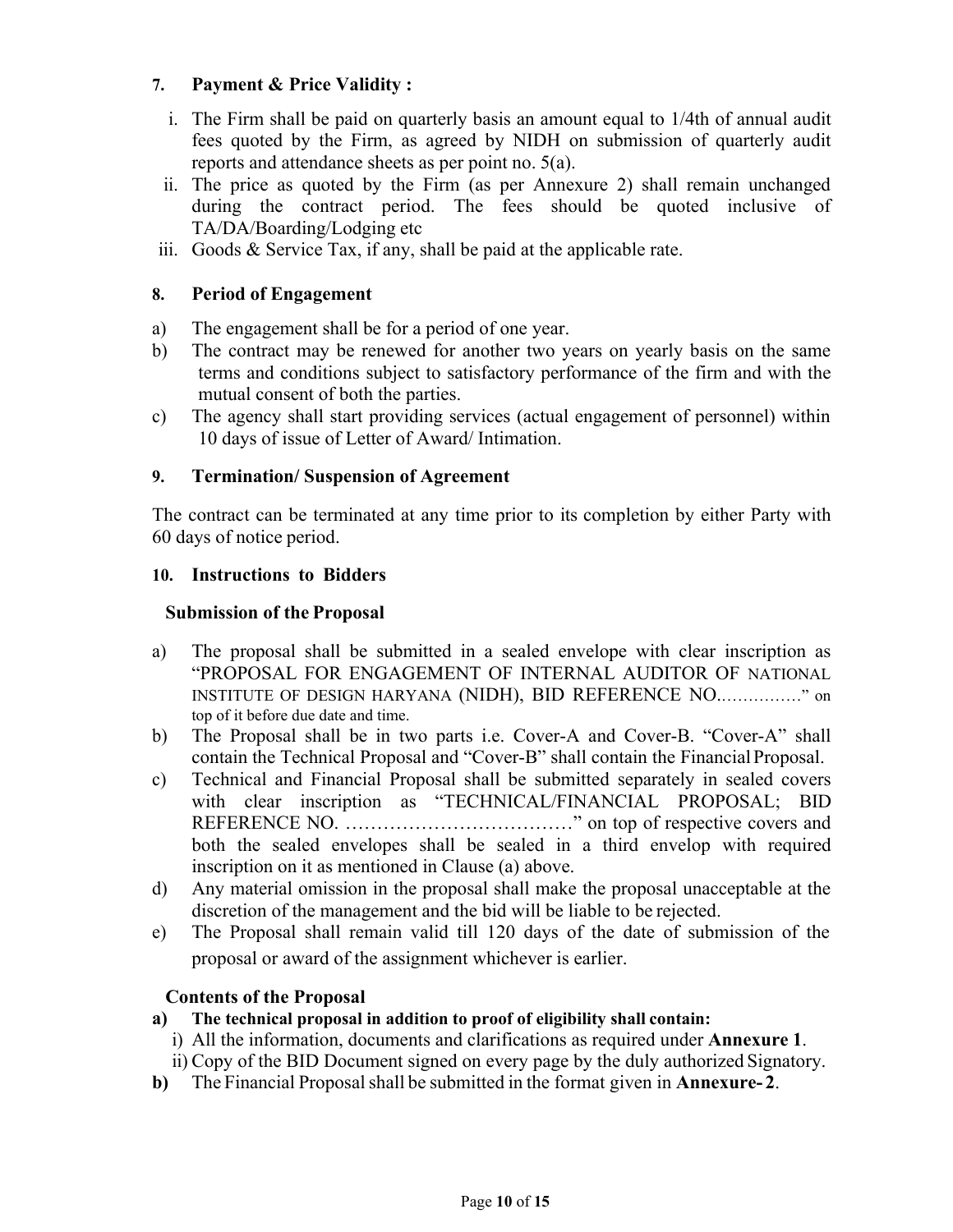#### **Evaluation and Selection**

- a) The proposals shall be evaluated in two stages i.e. technical evaluation and financial evaluation.
- b) The Financial Proposals shall be opened of those Firms who will qualify in the technical evaluation.
- c) Financial Proposals shall be opened in the presence of the technically qualified firms' representatives, who choose to attend in person at the address given below:- **The Director, National Institute of Design Haryana, Transit campus at Govt. Polytechnic College Building at Umri, Kurukshetra, Haryana-136131.**

Date of Opening of Financial Proposals shall be communicated to the technically qualified firms.

d) For financial evaluation**, Grand Total** shall be taken into consideration.

#### **Award of Contract**

- a) Contract shall be awarded to the firm whose evaluated bid price will be the lowest in financial bid.
- b) In case two or more technically qualified firms quote the same lowest price, the firm with the higher experience shall be awarded the contract.
- c) Any effort by a firm to influence NIDH in its decision on bid evaluation or placement of Work Order may result in rejection of the firm's offer.
- d) Any legal dispute arising out of this is subject to Kurukshetra jurisdiction only.

#### **11. Special Conditions of Contract**

- a) NIDH may advise the firm to disengage any of its staff from service, with 24 hours prior intimation, in case the management of NIDH found any negligence on the part of that particular staff.
- b) The firm shall be totally responsible for the conduct of the personnel engaged for the service and the management shall not be responsible for their conduct at any point of time.
- c) In case of any damage/ pilferage caused to the property of NIDH due to mishandling, carelessness of the firm's personnel, the same shall be recovered from the firm adjusting the amount against their quarterly bill.
- d) The persons deployed shall, during the course of their work, will have access to classified documents, which they are not supposed to divulge to third parties. Any breach of this condition shall make the firm liable for penal action under the applicable laws besides action for breach of contract.
- e) The Management shall provide suitable place for sitting for the deployed persons.
- f) The firm shall also be liable for depositing all taxes, levies, cess, etc. on account of service rendered to NIDH with the concerned tax collection authorities, from time to time, as per the applicable rules and regulations. The firm shall have the responsibility to furnish documentary evidence in support of the statutory compliance to NIDH, as and when sought for.
- g) The Tax Deducted at Source (TDS) shall be done as per the provisions under Income Tax Act and NIDH shall provide TDS certificate to the Agency.
- h) In case of non-performance, part performance or non- adherence of the statutory obligations due to negligence on part of the Firm, penalty would be imposed by the NIDH proportionate to the extent of default/ non- compliance.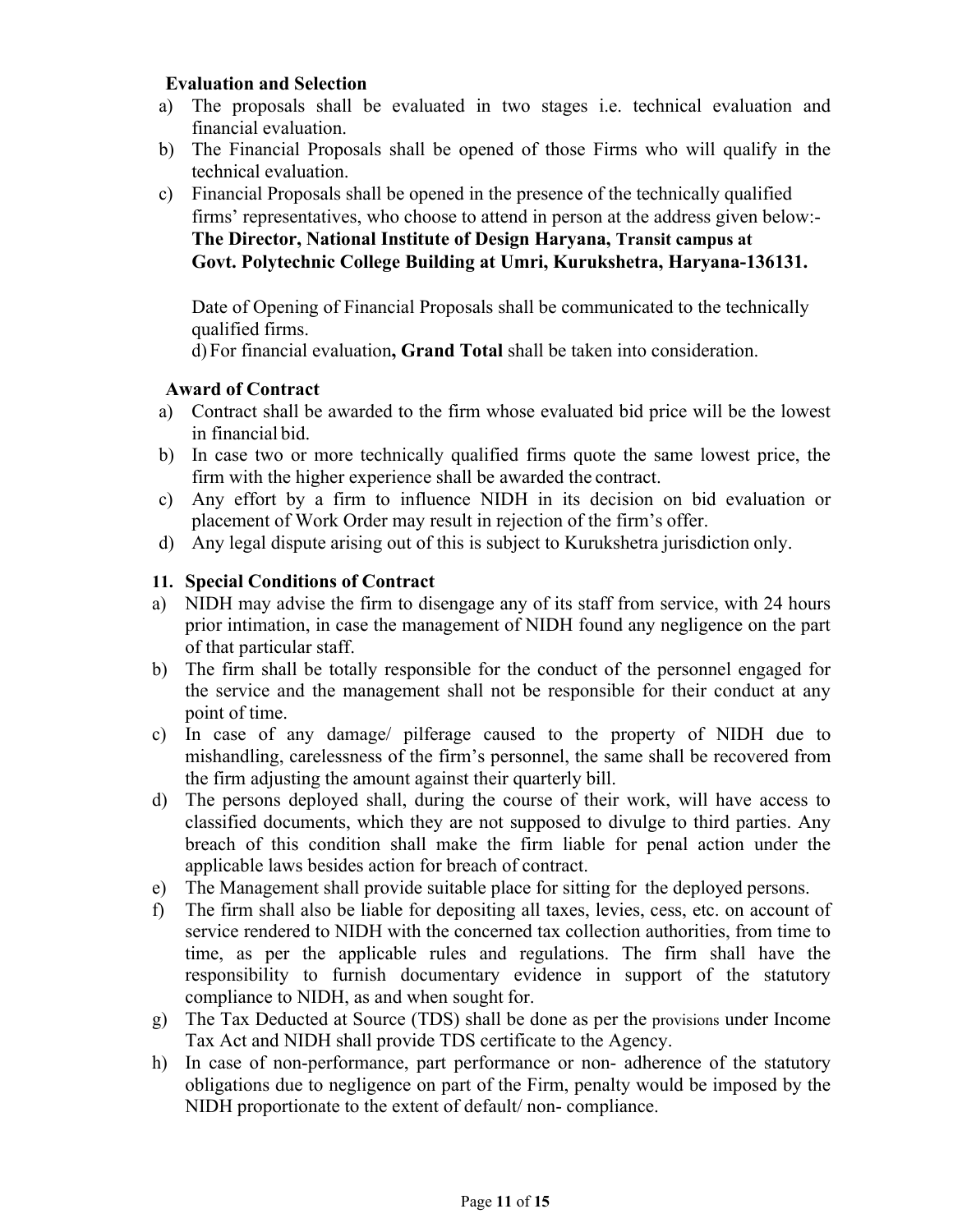#### **12. Penalty Clauses**

- i. In case the Firm fails to commence/ execute the work as stipulated in the agreement or there is a breach of any terms and conditions of the tender and reserves the right to impose the penalty as detailed below:
	- a) 2% of cost of order/ agreement per week, up to 2 weeks delay.

b) After 2 weeks delay, NIDH reserves the right to cancel the contract and withhold the agreement and get this job be carried out from other firm (s) from open market at the competitive rates. The defaulting firm will be blacklisted for a period of 3 years.

- ii. For any breach of contract, NIDH shall impose a penalty to the extent of Rs. 10,000/- only on the first occasion upon the firm in the event of breach, violation or contravention of any of the terms and conditions contained herein brought to the notice of NIDH.
- iii. If the lapse is repeated, the extent of penalty will be doubled on each such occasion.

 **Director, NID-Haryana**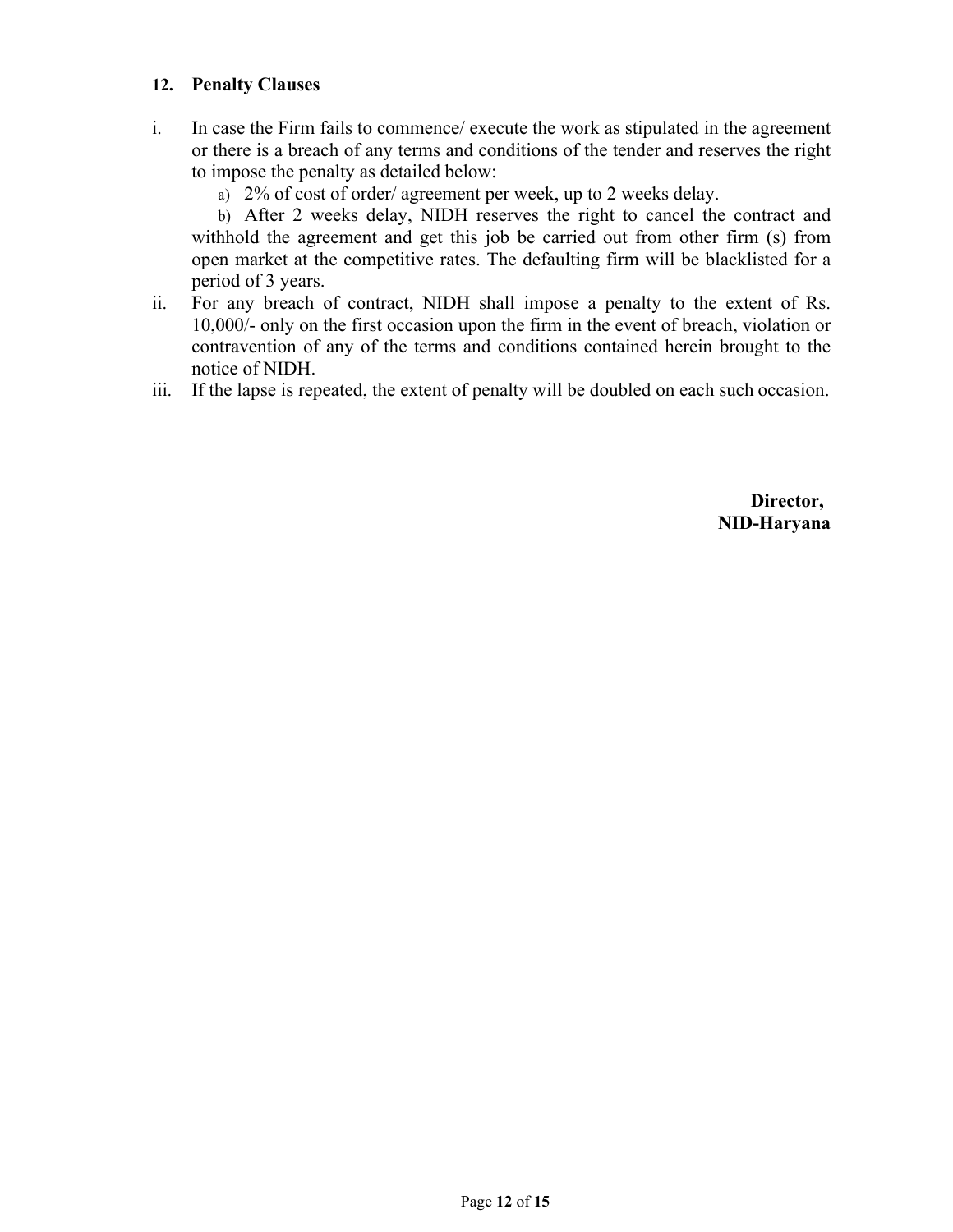# **ANNEXURE 1**

| (To be furnished as the Technical Proposal Cover "A" on the Letter Head of the Firm) |  |
|--------------------------------------------------------------------------------------|--|
|--------------------------------------------------------------------------------------|--|

| SI | <b>Particulars</b>                                                                                                                                                                                                                                                                                                                                                                                                                                                                               | <b>Details</b>                                                                                                                                                                                                                                                 |
|----|--------------------------------------------------------------------------------------------------------------------------------------------------------------------------------------------------------------------------------------------------------------------------------------------------------------------------------------------------------------------------------------------------------------------------------------------------------------------------------------------------|----------------------------------------------------------------------------------------------------------------------------------------------------------------------------------------------------------------------------------------------------------------|
| 01 | Name, Address and Contact details (Mobile no.,<br>landline no., email, website, Name of Owner/<br>Partners/ Authorised Signatories)<br>of<br>the<br><b>Chartered/Cost Accountants Firm</b>                                                                                                                                                                                                                                                                                                       | Name:<br>Address:<br>Contact details-<br>Mobile no.:<br>Landline no.:<br>Email:<br>Website:<br>Name of Owner/ Partners/<br><b>Authorised Signaturies:</b>                                                                                                      |
| 02 | Date of Registration with Institute of Chartered<br>Accountants of India (Self- Attested copy of<br>Registration Certificate issued by Institute of<br>Chartered Accountants of India to be furnished.)                                                                                                                                                                                                                                                                                          |                                                                                                                                                                                                                                                                |
| 03 | Year of empanelment with Comptroller &<br>Auditor General of India. (Self Attested copy of<br>latest Comptroller & Auditor General of India<br>Empanelment Letter to be attached.), if any                                                                                                                                                                                                                                                                                                       |                                                                                                                                                                                                                                                                |
| 04 | No. of FCA Partners as on 1st April, 2020 (Self-<br>Attested copy of latest Constitution Certificate<br>from Institute of Chartered Accountants of India<br>to be furnished.)                                                                                                                                                                                                                                                                                                                    |                                                                                                                                                                                                                                                                |
| 05 | Name, Designation, Contact No. and Address<br>of the Contact Person/Local Representative                                                                                                                                                                                                                                                                                                                                                                                                         |                                                                                                                                                                                                                                                                |
| 06 | Proof for minimum three years of experience as<br>on 31st March, 2020 in conducing Internal Audit<br>of two or more Central or State Autonomous<br>Bodies in last five Financial Years. (Self-<br>Appointment<br>copies of<br>Letters/<br>Attested<br>Agreements/ Work Orders issued by such Central<br>or State Autonomous Bodies along with extract<br>of Audited Financial Statements in support of<br>income or expenditures to be furnished of such<br>Central or State Autonomous Bodies.) | Seaparate sheet may be attached,<br>if needed, comprising of the<br>following details:<br>1. Name, address, contact<br>details of client<br>2. Date of contract<br>3. Duration of engagement<br>4. Contract Value<br>5. Contract status<br>(completed/ongoing) |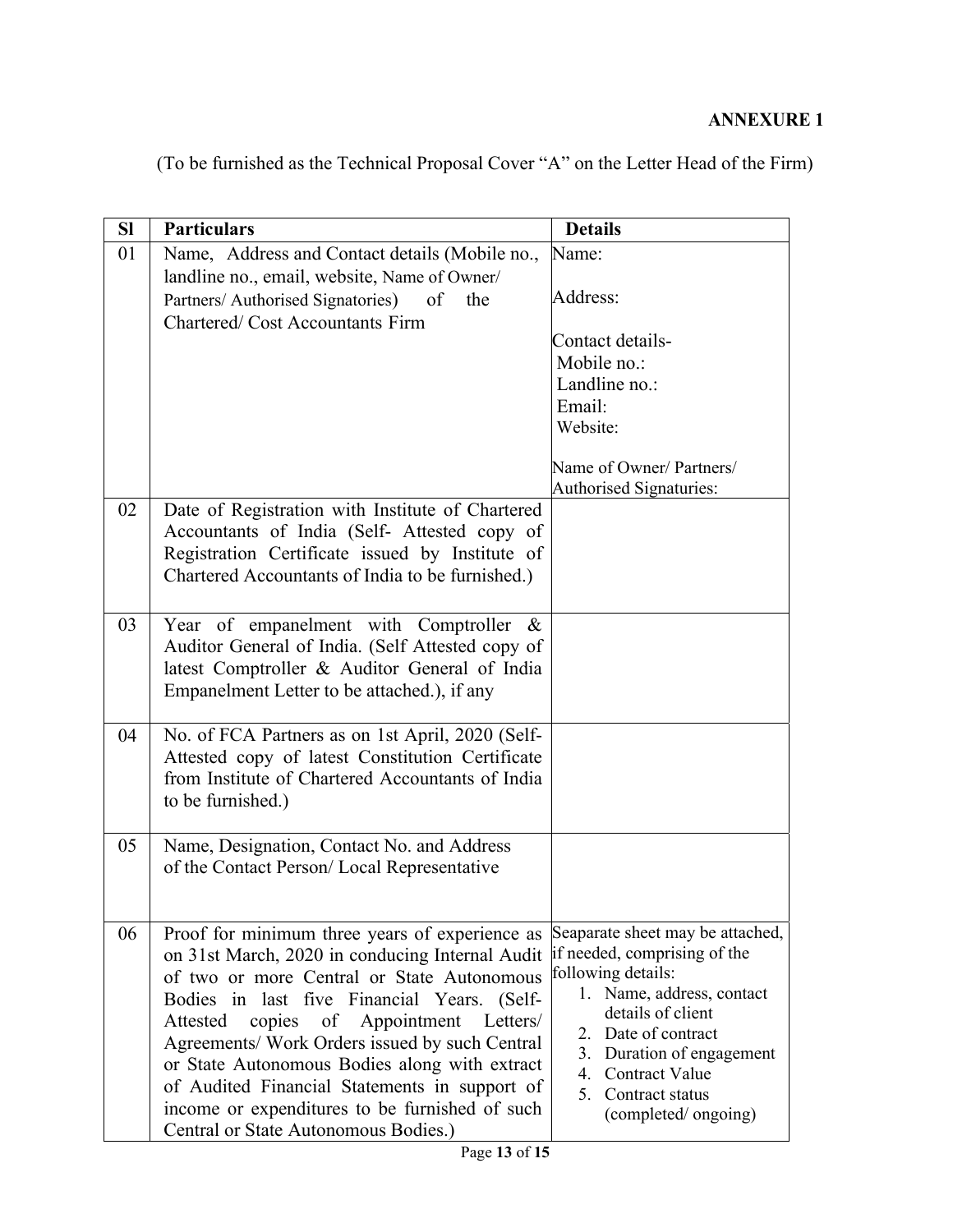| 07 | Proof for having seven years experience in<br>conducting Internal Audit or similar work. (Self-<br>Attested copies of Appointment Letters/<br>Agreements/ Work Orders issued by such<br>Institutes to be furnished)                                                                                                                          |                                                                                     |
|----|----------------------------------------------------------------------------------------------------------------------------------------------------------------------------------------------------------------------------------------------------------------------------------------------------------------------------------------------|-------------------------------------------------------------------------------------|
| 08 | No. of Staff of the Firm (Self-Attested copy of<br>documentary evidence in this respect to be<br>furnished.)                                                                                                                                                                                                                                 |                                                                                     |
| 09 | Date of Registration under Goods & Service<br>Tax Act. (Self-Attested Goods and Service Tax<br>Registration Certificate to be attached.)                                                                                                                                                                                                     |                                                                                     |
| 10 | PAN no. (Self-Attested Certificate to be attached.)                                                                                                                                                                                                                                                                                          |                                                                                     |
| 11 | Annual Income of the Firm (should be atleast Rs<br>25 Lakhs) for last 3 Financial Years i.e. from<br>2017-18 to 2019-20. (Self- Attested copies of<br>Audited Profit & Loss Accounts and Balance<br>Sheets to be attached. Provisional Profit & Loss<br>Accounts and Balance Sheets will not be<br>considered except for the FY<br>2019-20.) | F.Y. Income (Rs. In Lakh)                                                           |
| 12 | Firm's Bank Account Details                                                                                                                                                                                                                                                                                                                  | Bank Account no.:<br>Bank name:<br><b>Bank Branch Address:</b><br><b>IFSC</b> Code: |
| 13 | Any other details the Firm would like to<br>furnish (Example: Awards & Accreditations)                                                                                                                                                                                                                                                       |                                                                                     |

Note: (i) Information may be furnished in separate sheet (s) wherever necessary.

(ii) In case of documents, they should be self-attested photocopies.

# **UnderTaking:**

-We hereby agree with all the terms and conditions of the tender and we hereby undertake to abide by the same.

-We have never been debarred by any organization except……….

-All information furnished above are true to the best of our knowledge. Further, If any information is found to be incorrect at any stage/ time, then the award letter, if issued, may be cancelled and action deem fit may be taken against the firm by NIDH.

Page **14** of **15** Date: Authorized Signatory Place: (Signature and seal of the authorized signatory)